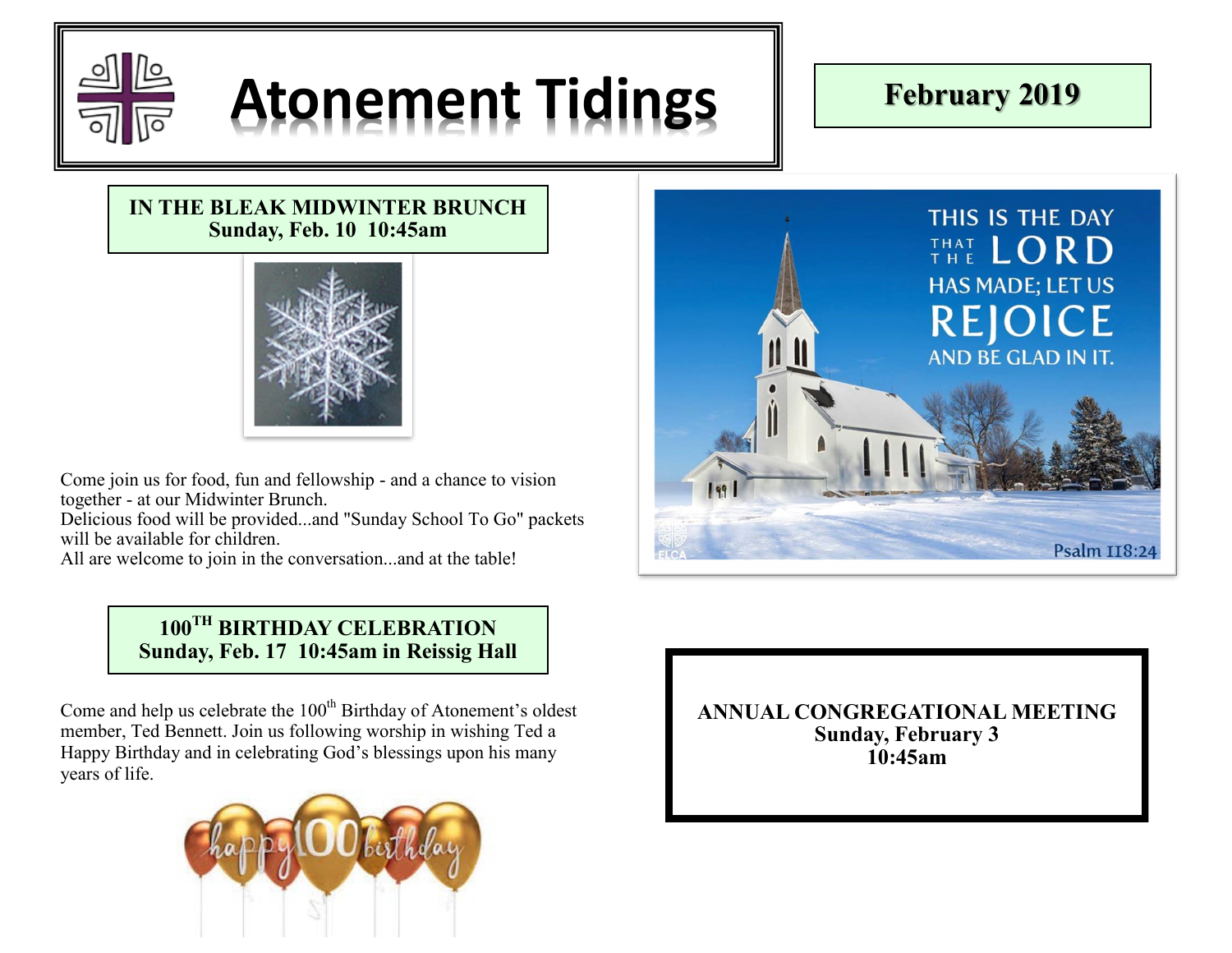# **CHURCH NEWS**

## **ADULT FORUM Sundays at 10:45 AM**

- Feb. 3 Annual Congregational Meeting
- Feb. 17  $100^{Th}$  Birthday Celebration

Feb. 10 Midwinter Brunch

Feb. 24 **TBA**



# **VOLUNTEER NEEDED**

There is an immediate opening for a volunteer at the Brighton Food Depot. Someone is needed for only 2 hours each month. On the first Tuesday of each month, from 10:00 A.M. until 12:00. You would be packing bags for School #4, usually 10-12 food items in each bag, and doing some shelf work, such as stocking and organizing. The Depot is located at the First Baptist Church, 175 Allen's Creek Road, on the corner of Clover. If you are interested, please call or speak to Barb Sanko.

## **PASTOR'S PAGE**

#### **A Death in the Family**

We've had a death in our family at Atonement. Although we have experienced many deaths in our congregation over the years, each one still hurts. Each one touches us in a profound way. Our grief has been a shared grief; our pain a mutual pain. Death affects us all: Barbara Goodrich's death, your death, my death.

Thinking about death leads me to think of Jesus, and the occasion when his disciples directed his attention towards a deaf man with a speech impediment. (Mark 7: 31- 37.) Jesus healed the man; but before he did, Jesus looked up to heaven with a "deep sigh." Some have called it a "divine" sigh. Perhaps Jesus did this because life was not meant to be this way. The brokenness, the illness, the hurt in the world – were not suppose to be there. These heartaches were never part of God's plan for his beloved children. So it is that God's Son gave a deep sigh for the pain of the world.

My sense is that our church family has looked up to heaven this past month with a deep sigh in response to the pain and the bewilderment and the hurt of death. But we have not sighed alone. We have not sighed without hope. As a family of believers, we have stood together, prayed together and expressed our hope together "in the communion of saints, the forgiveness of sins, the resurrection of the body, and the life everlasting."

This hope is what comforts and strengthens us in the face of death. A hope that is sure and certain and confident that as God raised his own Son from the grave, he will raise us – and our friends, our sons and daughters, too.

We've had a death in our family at Atonement. But we have been given a living hope and a never-ending promise of never-ending life. We grieve – and yet we have this hope.

In Christ,

Pastor Gail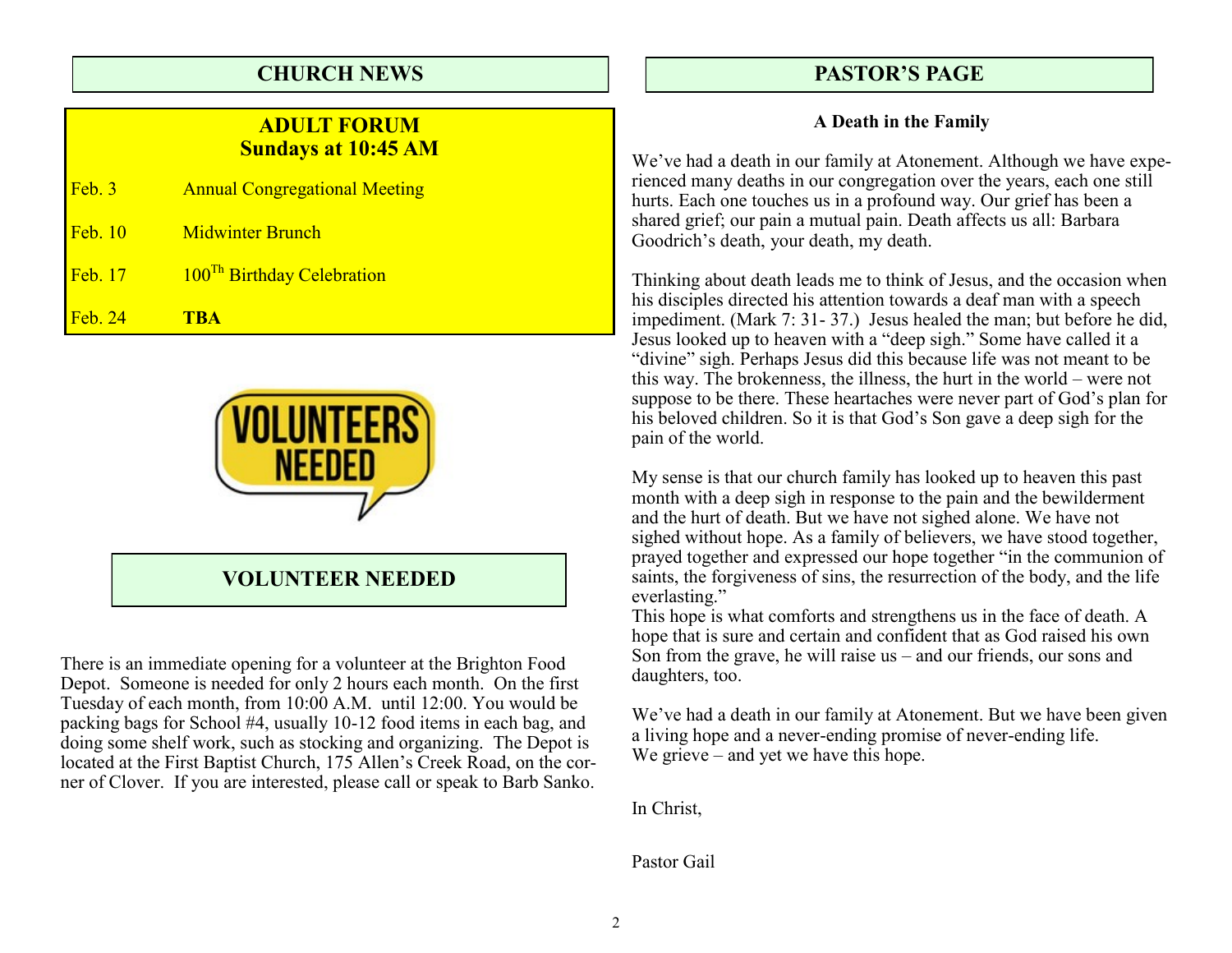# **CHILDREN, YOUTH AND FAMILY MINISTRY | ATONEMENT LUTHERAN YOUTH**

#### **SUNDAY SCHOOL FEBRUARY GIVING FOCUS**

The Sunday School children will be collecting First Aid Supplies (band-aids, latex gloves, cotton balls, gauze, hand sanitizer) to benefit Catholic Charities Community Services.

#### **CONGREGATIONAL CARE**

#### **A NOTE OF THANKS FROM FLORENCE WRIGHT:**

Thanks for the cards, notes & prayers during my illness last month. "They perked me up!"

**OUR SYMPATHY AND PRAYERS** to Pastor Craig and Pastor Gail Swanson upon the death of Craig's mother on January 11…..to Jean Seager upon the death of her brother-in-law on January 14...and to the family and friends of Barbara Goodrich, who died January 17. A funeral service in celebration of Barb's life was held at Atonement on January 23.

#### **A NOTE OF THANKS**:

*Our deepest thanks to our Atonement family for your concern, kindness, prayers and many expressions of sympathy during this time of the death of Craig's mother, Louise. She was truly a loving person, and our hearts are sad. Yet we are comforted in knowing the she is at peace in Christ and surrounded forever by his tender love. And for this we give thanks.*

*Gratefully, Pastor Gail and Pastor Craig Swanson* 

#### **ALY ACTIVITY SCHEDULE – FEBRUARY**

#### **WINTER WEEKEND! MARCH 1-3 For Youth in Grades 6-12**

Broken and Beautiful

Join us on March 1-3 at the beautiful Rotary Sunshine Campus in Rush. Pastor Johanna Rehbaum and others will lead us in a journey of faith exploration, self-discovery, sharing stories of faith, strengthening relationships and good, old-fashioned camp fun. Look for #brokenandbeautiful on social media and join the journey.

#### **What is Winter Weekend?**

Every year, the Lutheran Youth Organization of the Genesee Finger Lakes Conference, sponsors a weekend retreat for youth in 6th-12th grades at the Rotary Sunshine Camp in Rush, NY.

This "Winter Weekend" is a time when youth and adult volunteers come together in a camp/lodge type setting to explore our spiritual life through a variety of experiences that range from serious to silly. We will wonder, pray and play together while we reflect on where we've been and consider where God may be leading us.

Winter Weekend includes: inspirational large group sessions, small group discussions, creative worship experiences, prayer; music, music, music; high-energy games, quiet time, outdoor events and a Saturday night dance. Many of our volunteer leaders have been LYO campers themselves.

Parents, youth participants, and Family Group Volunteer staff report growth in new activities, and spirituality. Winter Weekend provides growth experiences for youth that can benefit them through adulthood. For more information contact kristinlyo@gmail.com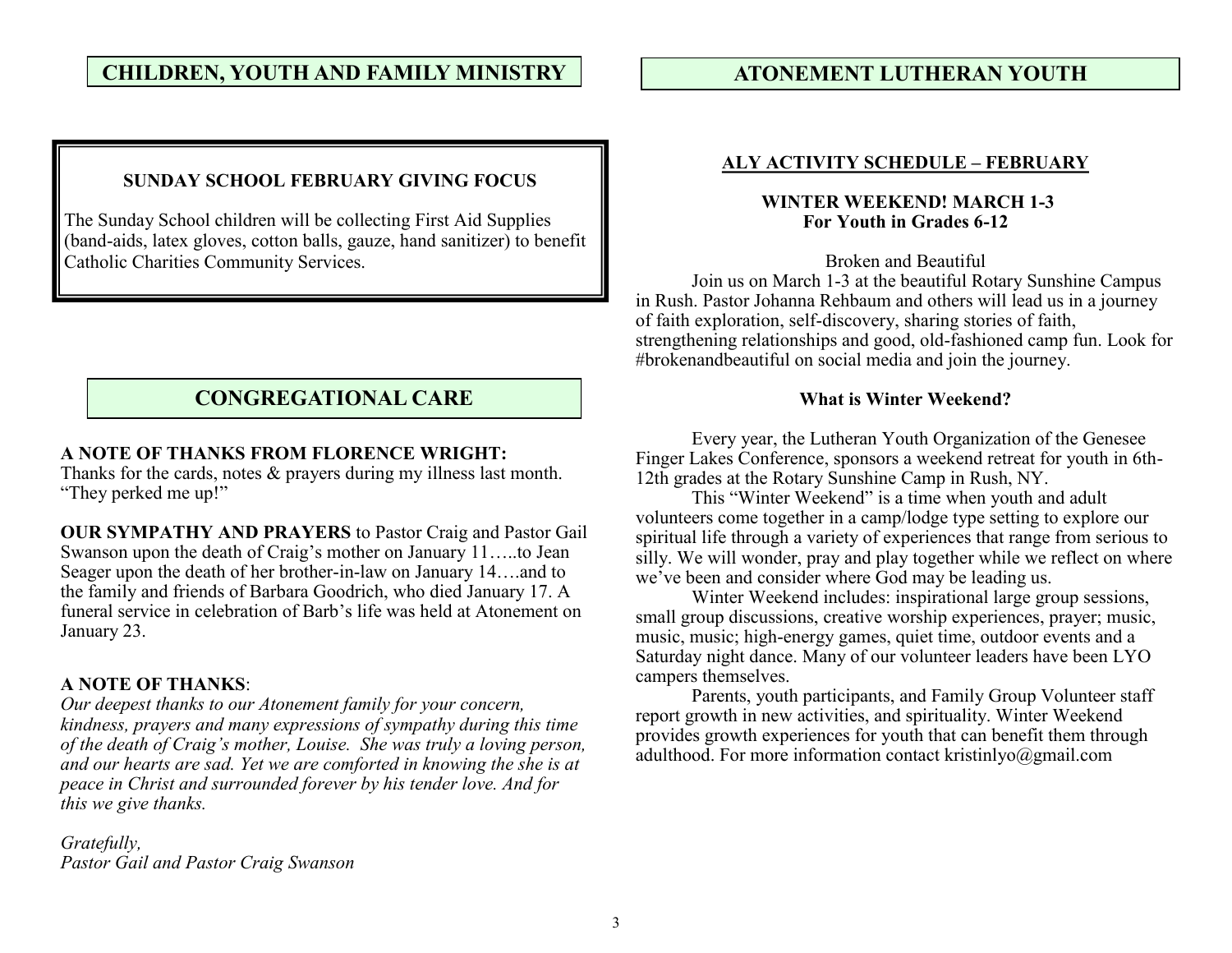# **MUSIC NOTES**

#### **CHORAL MUSIC MINISTRY – UPCOMING DATES**

The Atonement Choir has changed the time and day it meets for rehearsals. Beginning in February the choir will meet twice a month at 8:15 A.M. on Sundays. Join with other singers and start your morning with energetic singing!:

#### **No prior experience necessary!**

| Sunday, February 3           | Rehearsal      | $8:15 - 9:15$ AM                                             |
|------------------------------|----------------|--------------------------------------------------------------|
| Sunday, February 10          | Sunday Worship | 9:30 AM                                                      |
|                              |                | The 5th Sunday After Epiphany / Lect. 5 Rehearsal at 8:15 AM |
| Sunday, March 3              | Rehearsal      | $8:15 - 9:15$ AM                                             |
| Sunday, March 10             | Sunday Worship | $9:30 \text{ AM}$                                            |
| The First Sunday of Lent     |                | Rehearsal at 8:15 AM                                         |
| Sunday, April 7.             | Rehearsal      | $8:15 - 9:15$ A.M.                                           |
| Sunday, April 14.            | Rehearsal      | $8:15 - 9:15$ A.M.                                           |
| Sunday, April 21             | Sunday Worship | 9:30 AM                                                      |
| The Resurrection of Our Lord |                | Rehearsal at 8:15 AM                                         |

## **CALLING ALL MUSICAL YOUTH!**

Youth led worship is currently planned for **Sunday, March 24, 2019.** If you would like to participate in worship by assisting in leading music on this Sunday please contact Director of Music Ministries Joshua Brown at (585) 704 2576 or [jhbrown@atonementrochester.org.](mailto:jhbrown@atonementrochester.org)

#### **THE CAROL AND JOHN CONDEMI GIFT OF MUSIC FUND**

The Carol and John Condemi Gift of Music Fund will generously provide \$5,187.65 for Music Ministry at Atonement in 2019. Through this generosity Atonement can look forward to the following musicians enhancing our worship:

**Sunday, March 17, 9:30 A.M. Service of Worship**

**Roxanne Ziegler, Harp**

**Sunday, April 1, 9:30 A.M. Service of Worship**

**The Resurrection of Our Lord**

**Shogi Hayes, Trumpet, Rachel Sanguinetti, Soprano.**

**Sunday June 2, Sunday, April 1, 9:30 A.M. Service of Worship**

**Lessons and Jazz with The Rita Collective.**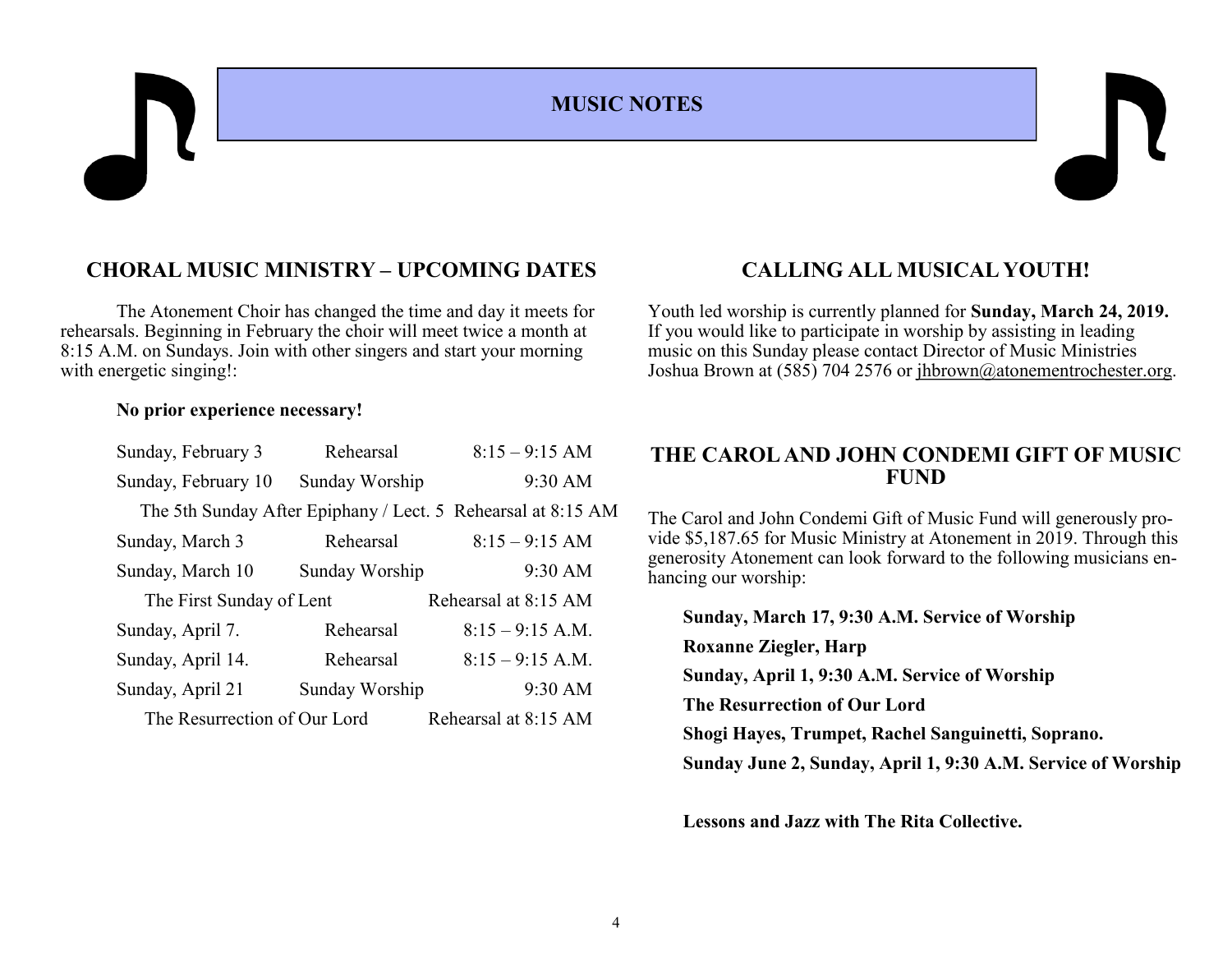#### **DISCIPLESHIP**

## **BRIGHTON FOOD DEPOT**

For the month of February, we will collect **canned fruit** and **mac 'n cheese** for the Brighton Food Depot**.** Your continued support of this ministry is appreciated. Thank you!

## **SPRING CANDY SALE**

We will begin taking orders for the Spring Candy Sale on Sunday, Feb. 17. Catalogs and order forms will be on display in the Narthex. This sale supports the work of the Brighton Churches Habitat Coalition. Every 3 years, the coalition funds a Habitat for Humanity project; this spring/summer, we will be doing something a little different - renovating one of the older Habitat houses. More details will follow. See Bob Touhsaent or Barb Sanko with questions.

## **FELLOWSHIP**

#### **VALENTINE LUNCH & LAUGHTER WEDNESDAY, FEBRUARY 13, 2019 AT NOON**

February has long been celebrated as the month of romance. Valentine's Day as we know it is named after Valentine of Terni, the patron saint of Rome. What kinds of foods do you associate with the day? Chocolates and other sweet treats? Heart shaped strawberries? Since Saint Valentine was from Rome, is it Italian food? You decide! Bring a dish to pass and join us for our pot luck lunch. We'll provide beverages, hot and cold. There will be a sign-up sheet in the narthex, but if you forget to sign up, come anyway. There is always room for YOU at our table.

Set-up or clean-up help is always appreciated. If you need transportation, call the office at 442-1018 and we will help secure you a ride.

# **INTERNATIONAL FELLOWSHIP DINNER**





*For I was hungry and you gave me something to eat, I was thirsty and you gave me something to drink, I was a stranger and you invited me in.* – Matthew 25:35

Mark your calendar for our next International Dinner on Sunday, March 10, 2019 at Twelve Corners Presbyterian Church. Watch the bulletin boards and Tidings for details!

# **PRAYER MINISTRY**

#### **MORNING PRAYER WEDNESDAY, FEBRUARY 6, 2019 AT 9:00 A.M. IN THE PRAYER ROOM**

Earth slows down in winter. It is a quiet season. We turn our hearts toward faith in the gift of growth and the faith that peace in our world is possible. Join us for a half hour or so of quiet prayer, meditation and reflection. It's a gentle and loving way to begin your day.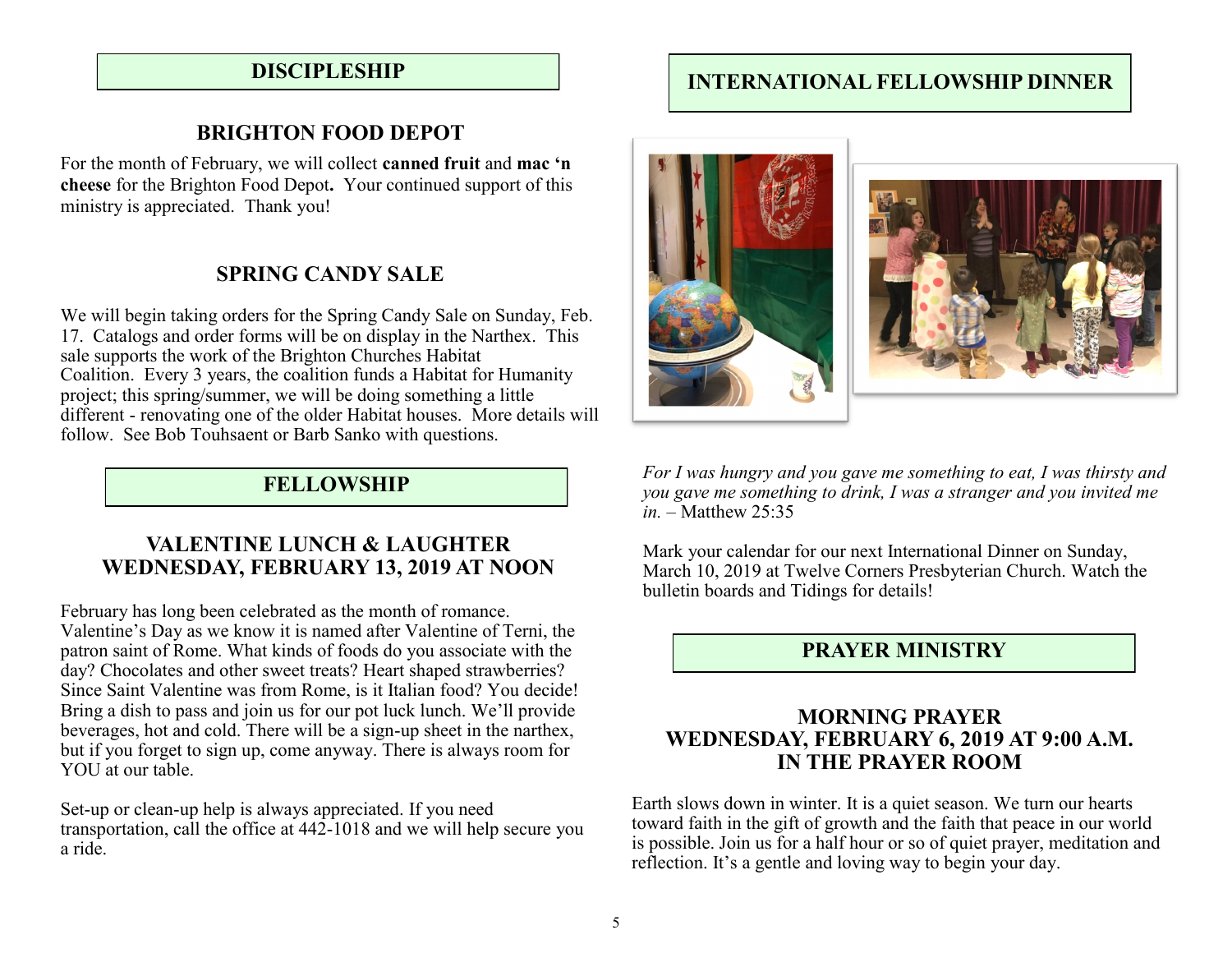# **CALENDAR**

| February 3  | Worship                                                  | 9:30 AM   |
|-------------|----------------------------------------------------------|-----------|
|             | <b>Annual Congregational Meeting</b>                     | 10:45 AM  |
| February 6  | <b>Morning Prayer</b>                                    | 9:00 AM   |
|             | Discipleship Meeting                                     | 10:00 AM  |
| February 10 | Worship                                                  | $9:30$ AM |
|             | In the Bleak Midwinter Brunch                            | 10:45 AM  |
| February 13 | Lunch and Laughter                                       | 12:00 PM  |
| February 17 | Worship                                                  | 9:30 AM   |
|             | Sunday School/ 100 <sup>th</sup> Birthday<br>Celebration | 10:45 AM  |
| February 19 | Board of Ministries Meeting                              | 6:00 PM   |
| February 24 | Worship                                                  | 9:30 AM   |
|             | Sunday School / Youth Forum/<br><b>Adult Forum</b>       | 10:45 AM  |
| February 27 | <b>Worship Planning Committee</b>                        | 11:30 AM  |

# **BIRTHDAYS & ANNIVERSARIES**

#### **February Birthdays**

|                               | 1  | Adam Darder                      |  |  |  |
|-------------------------------|----|----------------------------------|--|--|--|
|                               | 2  | Kayleigh Lee                     |  |  |  |
|                               | 6  | Mark Frampton                    |  |  |  |
|                               | 8  | Kathy Jensen, Tom Thompson,      |  |  |  |
|                               |    | Craig Hightower                  |  |  |  |
|                               | 10 | Rev. Gail Swanson                |  |  |  |
|                               | 12 | Ann Patterson, Olivia McGill     |  |  |  |
|                               | 14 | John Hanson, Regina Short        |  |  |  |
|                               | 16 | Jason Hightower                  |  |  |  |
|                               | 18 | Deborah Oller                    |  |  |  |
|                               | 21 | Kristin Romell                   |  |  |  |
|                               | 24 | Elaine Vangellow                 |  |  |  |
|                               |    |                                  |  |  |  |
| <b>February Anniversaries</b> |    |                                  |  |  |  |
|                               | 8  | Karen Goodyear & John Kruidenier |  |  |  |
|                               | 24 | Stew & Suzanne Stover            |  |  |  |
|                               |    |                                  |  |  |  |

# **PRAYER CONCERNS AND JOYS**

**Members:** John Condemi, Lynne Phelps, Pat Brady, Andrea Fleishman, Betty Browne, Ruth Hunt, Nancy Petrich, Florence Wright, Karen Grover.

**Friends and Family:** Judy and David Ballerstein, Kathy Doherty, Jon and Marilyn Fair (Brother of Nancy Heise), Barb Macholz Grimaldi, Jeff, Richard Kress, Judy Price, Mark, Erika, Steve Kistner (Friend of Karsten's), Steven Bodman.

"We are always in the Forge or in the anvil; by trials, God is Shaping us For higher things."

Henry Ward Beecher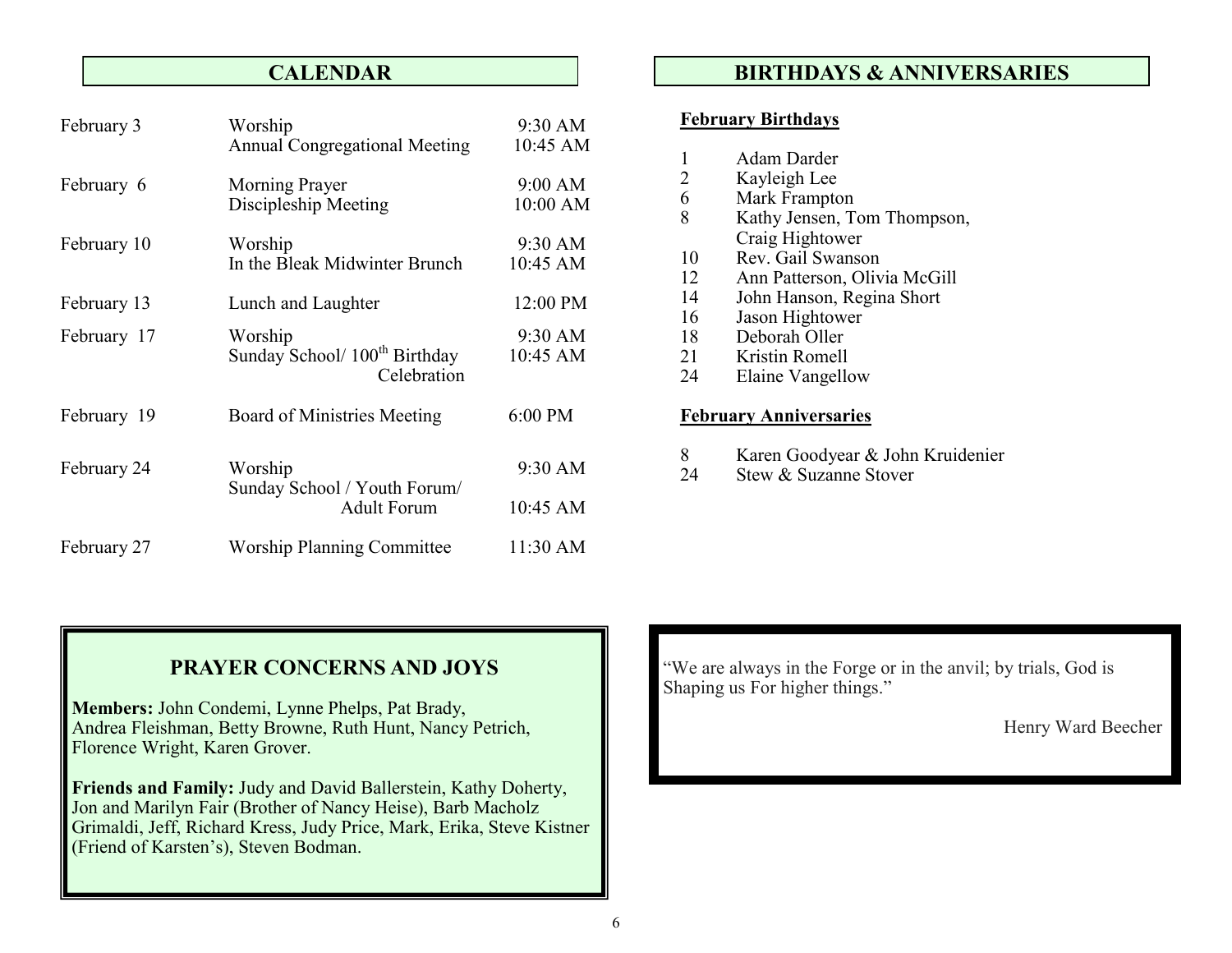| February 2019                             |                                                       |                                    |                        |                          |  |  |  |
|-------------------------------------------|-------------------------------------------------------|------------------------------------|------------------------|--------------------------|--|--|--|
|                                           | February 3<br>$9:30$ AM                               | February 10<br>9:30 AM             | February 17<br>9:30 AM | February 24<br>9:30 AM   |  |  |  |
| <b>Assistant</b><br><b>Minister</b>       | Matt McGill                                           | David T Wilkinson                  | Matt McGill            | David T Wilkinson        |  |  |  |
| <b>Communion</b><br><b>Assistant</b>      | Judy Lazenby                                          | <b>Wally Short</b>                 | Jim Krapf              | Sue Hauck                |  |  |  |
| Reader                                    | David Irish                                           | <b>Jack Teter</b>                  | Jean Seager            | Kathy Heinig             |  |  |  |
| Children's<br><b>Moment</b>               | Pastor Gail Swanson                                   | David T Wilkinson                  | Karan Thompson         | Elizabeth Dollhopf-Brown |  |  |  |
| Acolyte                                   | Hudson Lazenby                                        | Sarah Darder                       | Elizabeth Schrlau      | Greta Brown              |  |  |  |
| Greeter                                   | Jess McGill                                           | <b>Sue Hauck</b>                   | <b>Barb Sanko</b>      | Ann Patterson            |  |  |  |
| <b>Usher</b>                              | Bob Heinig                                            | Michael Hauck                      | Tom Thompson           | John Tokoli              |  |  |  |
| <b>Coffee Host</b>                        | Annual Congregational<br>Meeting<br><b>Barb Sanko</b> | Stewardship Brunch<br>Judy Lazenby | Jan Hunt               | Bob Heinig               |  |  |  |
| <b>Assistant</b><br><b>Financial Sec.</b> | <b>Bob Touhsaent</b>                                  | Richard Phelps                     | Bryan Howe             | Norm Karsten             |  |  |  |
| Counter                                   | <b>Stew Stover</b>                                    | Amy Irish                          | Nancy Heise            | Diane Christianson       |  |  |  |
| <b>Altar Care</b>                         | <b>Judy Karsten</b>                                   |                                    |                        |                          |  |  |  |